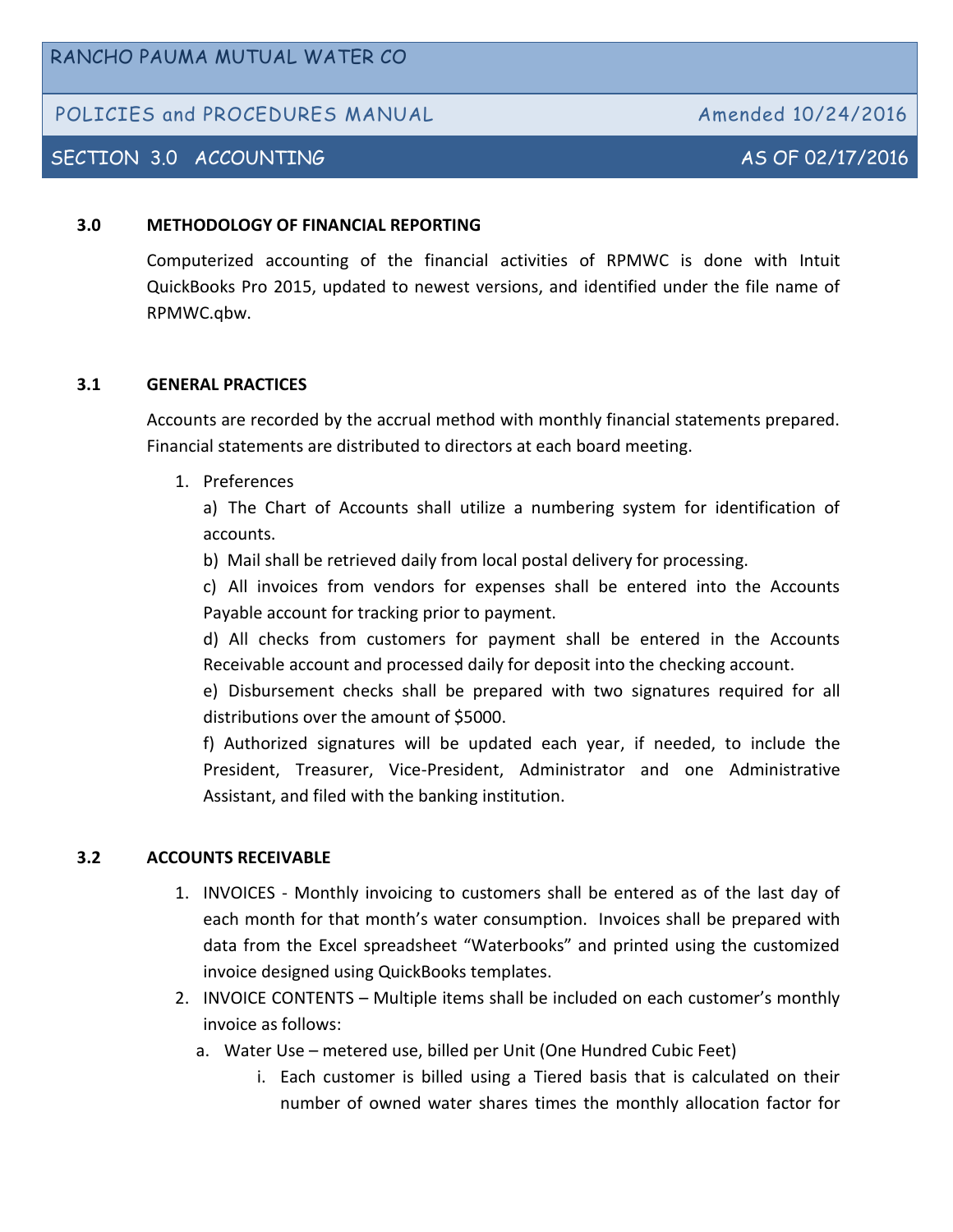available water as determined and adjusted by the board from time to time

- b. Infrastructure Service Charge a charge based on the size of customer's meter(s) for future maintenance or replacement expense and to help stabilize operation income and adjusted by the board from time to time
- c. Electrical Energy SDG&E electrical charges for water extraction from well sites formulated to determine a cost per Unit
- d. Vacant Lot Charge a charge for water availability on parcels with no meter yet in place; Rate is set at \$20 per parcel per month
- e. Reserve Assessment when applicable, a surcharge applied for a specific period of time upon board approval for the replenishment of RPMWC reserve funds; calculated and added as a percentage (%) of the total invoice amount
- f. Finance Charges
	- i. Initial Late Penalty a charge applied to delinquent customer accounts in excess of 30 days past due. Charge shall be accrued from the Invoice date and formulated at the rate of 10.0%, calculated on the outstanding balance
	- ii. Subsequent Late Fee a charge of 1% per month for nonpayment of the delinquent amount due, including the 10% Late Penalty
- 3. STATEMENT A Customer shall receive a Statement rather than an Invoice when their account balance totals more or less than the current month's Invoice amount. A Customer with a delinquent balance of more than 45 days shall be notified with the current month's Statement of a deadline for payment in full to avoid water service termination.
- 4. LATE NOTICE If a customer does not honor the deadline for delinquent payment as noted on a Statement, a "Notice of Termination" will be posted on the delinquent property with amount due, address for payment drop-off, date and time deadline. Customer will be assessed a Termination Service Charge if payment is not received and a lock off is directed.
	- a. Termination Service Charge delinquent customers receiving a Termination Notice shall be charged a fee of \$75 if water service shutoff is processed. Said amount must be paid, together with the entire delinquent balance, before service will be re-connected.
- 5. LOCK OFF If deadline for payment passes, Utility personnel shall be instructed to terminate the meter service by locking the meter box after closing the valves and posting a "Locked" notice on the meter.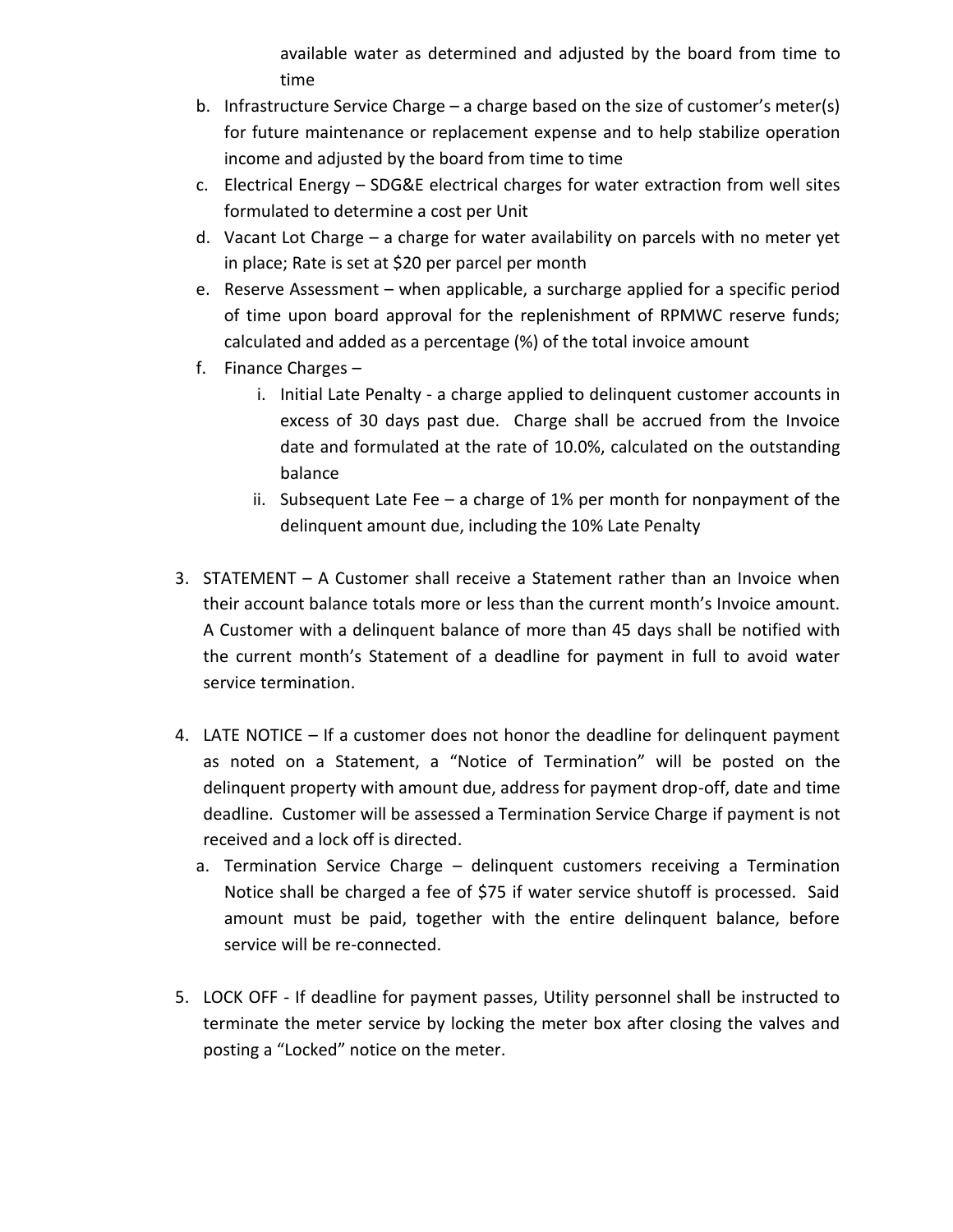- a. Lock Off Charge An amount of \$75 shall be assessed to accounts for which the meter must be locked off – whether due to nonpayment of customer balance or at customer's request
- 6. RE-CONNECTION OF LOCKED METER A delinquent customer who has had water service terminated shall be charged a \$75 re-connection fee and be required to bring the delinquent account to a \$0 balance prior to reinstating water service.
- 7. DEPOSIT ON ACCOUNT At the discretion of the Administrator, a deposit of undetermined amount, but not more than the previous 12 month average invoice amount, shall be required for any delinquent customer that has received more than three (3) "Notice of Termination" postings on the property.
- 8. RECEIPTS Checks received from customers shall be collected from the office mail box by an employee other than the employee processing the final deposit. The Administrator shall: 1) open all payment envelopes; 2) determine total deposit amount with two printed, adding machine tapes; and, 3) endorse on the back with "for deposit only". The Administrative Assistant shall then: 1) be given all receipts for computer input to Accounts Receivable; and, 2) print a list of receipts.
- 9. DEPOSIT The Administrative Assistant shall compare the printed adding machine tape with the list of receipts to ensure all funds reflected were deposited. The envelope with receipts shall then be either mailed through the US Postal System or hand delivered to the local banking institution.
- 10. OTHER CHARGES miscellaneous charges
	- a. Lien Recording/Lien Releasing Charge a Lien will be recorded upon the property title for delinquent customer accounts in excess of 60 days past due and assessed a \$35 charge for the recording; once paid in full, a Lien Release will be recorded
	- b. Returned Check Charge a charge of \$20 plus any bank fees will be applied to customer accounts for a payment check returned by the bank for insufficient funds
	- c. Transfer of Ownership Charge a charge of \$35 will be reported to the escrow company handling the transfer of property for the cancellation of existing water shares and the recording of new water shares in the buyer(s)' name
	- d. After Hours Charge Customers who request services after hours or on weekends for other than emergency services will be assessed according to the Utility and Equipment Charge Rate with a minimum charge of \$85. The Company's normal operating hours are 7:00 AM to 3:30 PM, Monday through Friday, excluding holidays (See attached Charge Rate sheet)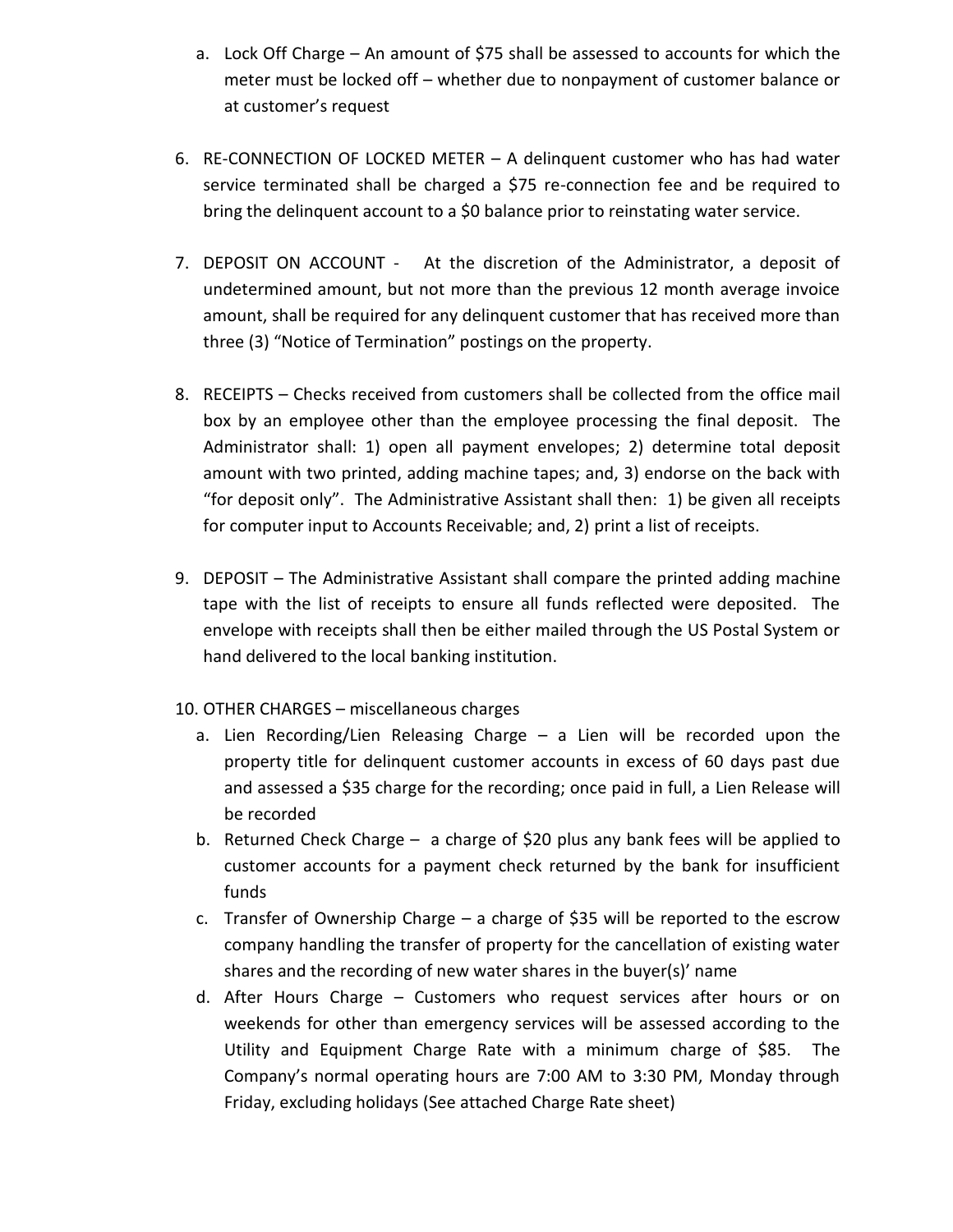#### **3.3 ACCOUNTS PAYABLE**

- 1. BILLS Invoices or Statements received from Vendors shall be opened, reviewed and approved by the Administrator prior to processing for payment.
	- a. Invoices from vendors will be kept in a file identified as "TO BE ENTERED" in the locking file cabinet. They will be categorized with closest "Due Date" on top.
	- b. Once a week, the Administrative Assistant shall enter invoices into the Accounts Payable with the appropriate expense account applied.

## 2. PAYMENTS

- a. Printed disbursement checks shall be signed by the Administrator and returned to the Administrative Assistant for mailing.
- b. Payment voucher shall be stapled to the Vendor's invoice or statement and filed alphabetically in the Accounts Payable file cabinet.
- 3. REVIEW
	- a. A report of disbursements will be created that shows the check number, the date of payment, the Payee, the amount of payment, and the purpose of the payment on a monthly basis. This report shall be reviewed and approved by the Board Treasurer and the Administrator at the end of each month with the signed approval on file with the bank reconciliation reports.

## **3.4 SHARED EXPENSES**

Under the *Administrative Services Agreement Between the Pauma Valley Community Services District and Rancho Pauma Mutual Water Company*, dated and signed by each board president in December 2009, the expenses of the services provided by Pauma Valley Community Service District administration, employees and staff, to the management and utilitarian functions required by the water company shall be reimbursed to the Pauma Valley Community Services District at the agreed cost efficiency rate of 50% or as adjusted periodically. Reimbursement checks shall be made payable to Pauma Valley Community Services District and include a summarized breakdown of each category of expense. Reimbursement payment shall be made by the  $20<sup>th</sup>$  of each month for the preceding month and identified as " (month)Payables".